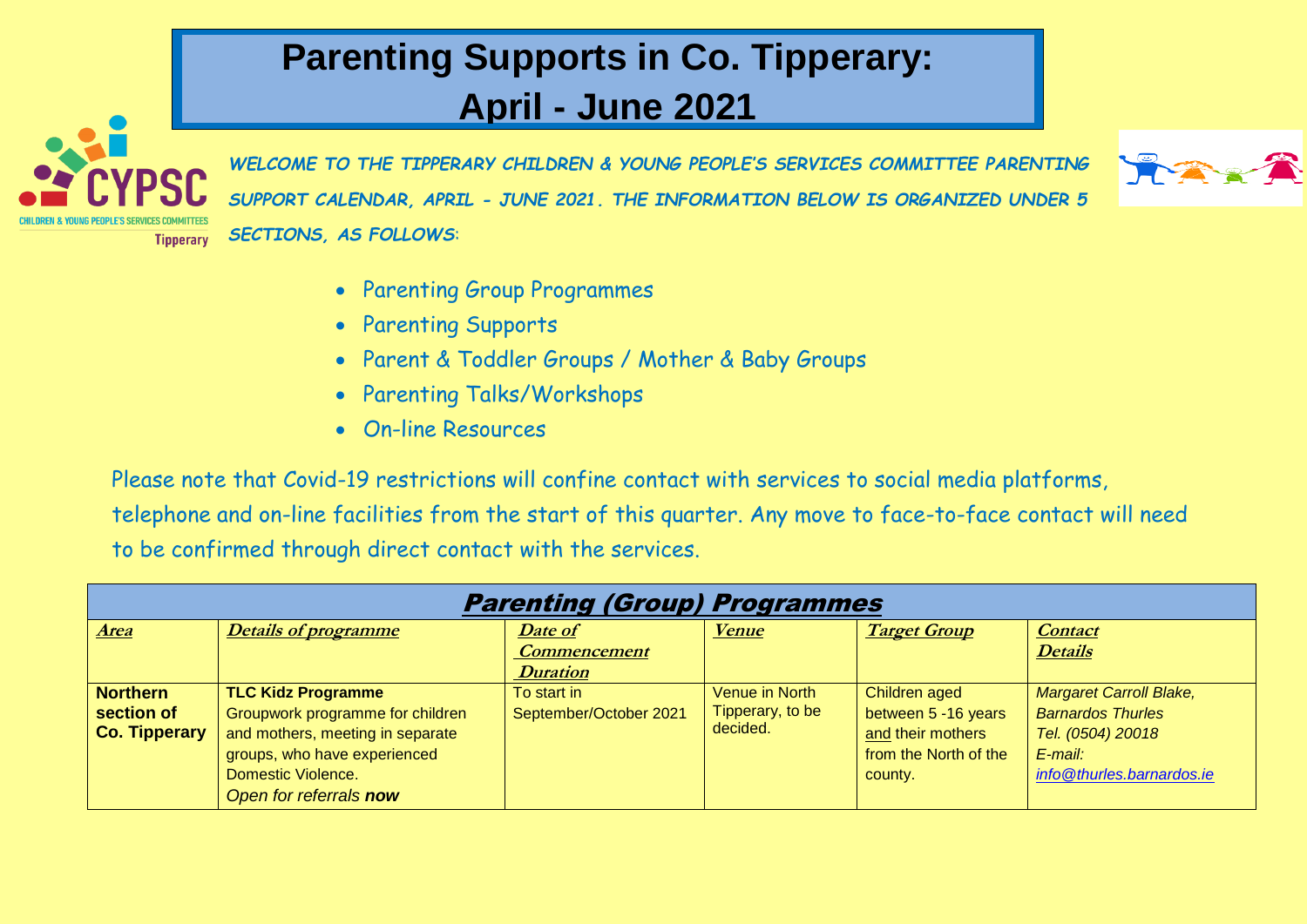| <b>Northern</b>      | <b>Circle of Security Parenting:</b>  | Commencement date will      | The programme       | Parents and carers of  | Fiona Naughnane,                   |
|----------------------|---------------------------------------|-----------------------------|---------------------|------------------------|------------------------------------|
| section of           | Group programme:                      | depend on level of interest | will be run on-line | children and young     | <b>Silver Arch Family Resource</b> |
| <b>Co. Tipperary</b> | This unique programme is based on     | in and demand for           |                     | people up to 16 years. | Centre, Nenagh                     |
|                      | decades of research on how parent-    | participation in the        |                     |                        | Tel. (067) 41924                   |
|                      | child relationships can be supported  | programme.                  |                     |                        | 087-7921883                        |
|                      | and strengthened. Our trained         |                             |                     |                        |                                    |
|                      | facilitators will help parents who    |                             |                     |                        |                                    |
|                      | participate in this programme to:     |                             |                     |                        |                                    |
|                      | Understand their child's              |                             |                     |                        |                                    |
|                      | emotional world by learning to        |                             |                     |                        |                                    |
|                      | read emotional needs                  |                             |                     |                        |                                    |
|                      | Support their child's ability to      |                             |                     |                        |                                    |
|                      | successfully manage                   |                             |                     |                        |                                    |
|                      | emotions                              |                             |                     |                        |                                    |
|                      | Enhance the development of            |                             |                     |                        |                                    |
|                      | their child's self-esteem             |                             |                     |                        |                                    |
|                      | Help their child to feel secure       |                             |                     |                        |                                    |
|                      | <b>Parenting Adolescents (Parents</b> | 6 weeks                     | The programme       | Parents and carers of  | Fiona Naughnane,                   |
|                      | Plus)                                 | programme                   | will be run on-line | teenagers.             | <b>Silver Arch Family Resource</b> |
|                      | Group programme:                      |                             |                     |                        | Centre, Nenagh                     |
|                      | Getting to know and connecting with   | Commencement                |                     |                        | Tel. (067) 41924                   |
|                      | your teenager by:                     | date will depend            |                     |                        | 087-7921883                        |
|                      | Communicating positively and          | on level of interest        |                     |                        |                                    |
|                      | effectively                           | in and demand for           |                     |                        |                                    |
|                      | Building your teenager's self-        | participation in the        |                     |                        |                                    |
|                      | esteem and confidence                 | programme                   |                     |                        |                                    |
|                      | Negotiating rules and                 |                             |                     |                        |                                    |
|                      | boundaries                            |                             |                     |                        |                                    |
|                      | <b>Teaching teenagers</b>             |                             |                     |                        |                                    |
|                      | responsibility                        |                             |                     |                        |                                    |
|                      | Positive discipline for               |                             |                     |                        |                                    |
|                      | teenagers                             |                             |                     |                        |                                    |
|                      | <b>Managing conflict</b>              |                             |                     |                        |                                    |
|                      | Solving problems together             |                             |                     |                        |                                    |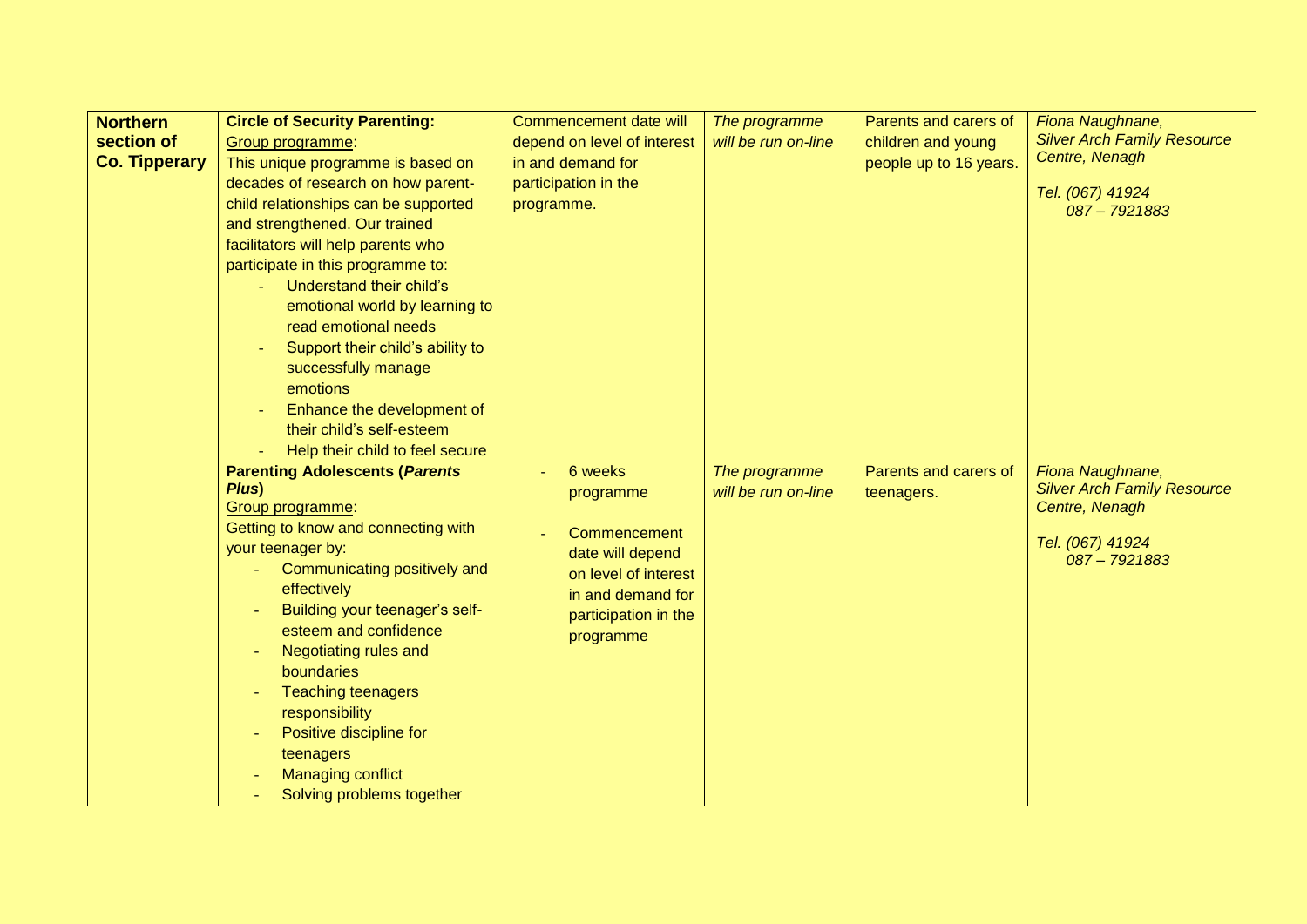| <b>Northern</b><br>section of Co.<br><b>Tipperary</b> | <b>Parenting when Separated (Parents</b><br>Plus)<br>Group programme:<br>Solving co-parenting problems in a<br>positive way that focuses on the needs<br>of children                                                                                                                                                                                                                                                                                               | 6 weeks<br>programme<br>Commencement<br>date will depend<br>on level of interest<br>in and demand for<br>participation in the<br>programme | The programme<br>will be run on-line                                          | Parents who are<br>going through a<br>separation, or have<br>already separated.                                                                                                                         | Fiona Naughnane,<br><b>Silver Arch Family Resource</b><br>Centre, Nenagh<br>Tel. (067) 41924<br>087-7921883                       |
|-------------------------------------------------------|--------------------------------------------------------------------------------------------------------------------------------------------------------------------------------------------------------------------------------------------------------------------------------------------------------------------------------------------------------------------------------------------------------------------------------------------------------------------|--------------------------------------------------------------------------------------------------------------------------------------------|-------------------------------------------------------------------------------|---------------------------------------------------------------------------------------------------------------------------------------------------------------------------------------------------------|-----------------------------------------------------------------------------------------------------------------------------------|
|                                                       | <b>Strengthening Families Programme:</b><br>Group programme:<br>It aims to give parents and their<br>children the opportunity to learn<br>new, healthy communication skills<br>that create positive relationships<br>within families. These new skills<br>also assist and reduce the risk of<br>young people getting involved in<br>adverse behaviours.<br>3 strands of training: parent skills,<br>teen skills, and Family Life Skills.<br>Open for Referrals now | To start in <b>September</b><br>2021<br>14 weekly sessions                                                                                 | Venue to be<br>confirmed<br><b>Transport will be</b><br>provided if<br>needed | Teenagers, aged 12 -<br>16 years with parent<br>or responsible adult,<br>residing in Northern<br>part of the county.<br>Open to teenagers<br>either with or without<br><b>Substance Misuse</b><br>issue | Áine O'Brien,<br><b>Community Substance Misuse</b><br><b>Team</b><br>Tel. (061) 318904<br>086-414 1890<br>E-mail: aobrien@csmt.ie |
| <b>Clonmel</b>                                        | <b>Parenting when Separated (Parents</b><br>Plus)<br>Group programme:<br>Parents Plus Parenting when<br>Separated is a practical and positive<br>evidence-based course for parents<br>who are preparing for, going through or<br>have gone through a separation or<br>divorce.                                                                                                                                                                                     | 6 weeks programme<br>Commencement date<br>subject to level of<br>demand                                                                    | On-line                                                                       | Separated Parents of<br>children & young<br>people, $0 - 12$ years<br>from North Tipperary<br>area                                                                                                      | <b>Barnardos Family Support</b><br>project,<br><b>Clonmel</b><br>Tel. (052) 617 0665                                              |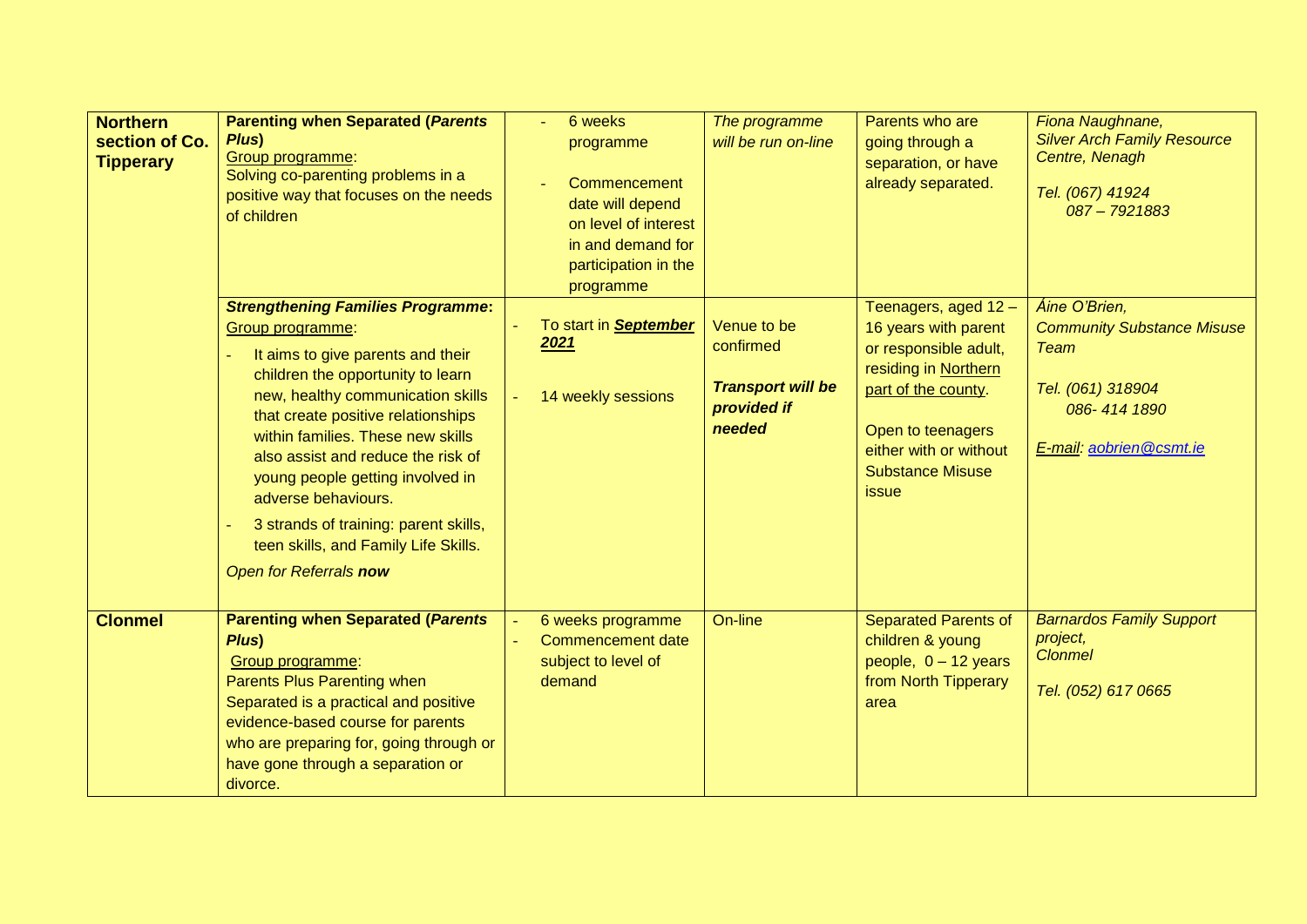| <b>Parenting Support</b>                                                                                                                                            |                                                                                                                                                                                                                                                                                                                                                                                      |                                                                                |                                                                                                      |                                                                                          |                                                                                                                                                                                         |  |  |  |
|---------------------------------------------------------------------------------------------------------------------------------------------------------------------|--------------------------------------------------------------------------------------------------------------------------------------------------------------------------------------------------------------------------------------------------------------------------------------------------------------------------------------------------------------------------------------|--------------------------------------------------------------------------------|------------------------------------------------------------------------------------------------------|------------------------------------------------------------------------------------------|-----------------------------------------------------------------------------------------------------------------------------------------------------------------------------------------|--|--|--|
| <b>Area</b>                                                                                                                                                         | <b>Details of services</b>                                                                                                                                                                                                                                                                                                                                                           | When                                                                           | <b>Venue</b>                                                                                         | <b>Target Group</b>                                                                      | <b>Contact Details</b>                                                                                                                                                                  |  |  |  |
| <b>Northern</b><br>section of Co.<br><b>Tipperary</b>                                                                                                               | <b>Partnership with Families project:</b><br><b>Advocacy service for parents of</b><br>children in the care of Túsla<br>To support parents to engage with<br>Túsla and other relevant services<br>To support parents to have<br>continued involvement with their<br>children in care                                                                                                 | <b>Availability by phone:</b><br>Monday to Friday,<br>10.00 $a.m. - 4.00 p.m.$ | Phone-based<br>contact until<br>further notice                                                       | Parents of children in the<br>care of Túsla in the North<br>of the county.               | Eileen Healy,<br>Advocacy Worker,<br><b>Silver Arch Family Resource</b><br>Centre,<br>Nenagh<br>Tel.(067) 31800                                                                         |  |  |  |
|                                                                                                                                                                     | <b>Traveller Family Support project,</b><br><b>North Tipperary Development Co.</b><br>Support is provided to parents and<br>families of the Travelling community in<br>their own homes and neighbourhoods<br>by phone and Home Visiting.                                                                                                                                             | Monday - Friday, 9.00<br>$a.m. - 5.00 p.m.$                                    | Type of contact<br>is dependent on<br>Covid-19<br>restrictions level                                 | Traveller families in the<br>North of the county                                         | <b>Traveller Programme</b><br>Coordinator,<br><b>North Tipperary Development</b><br>Company,<br>Main Street, Roscrea.<br>Tel. (0505) 24166                                              |  |  |  |
| <b>Northern</b><br>section of Co.<br><b>Tipperary</b><br>(Nenagh, Thurles,<br><b>Newport,</b><br><b>Borrisokane,</b><br><b>Borrisoleigh, and</b><br><b>Ballina)</b> | <b>Community Mothers Programme</b><br>(Nenagh/Thurles):<br>Ongoing parenting support and<br>information provided by experienced<br>facilitators in the following areas:<br><b>Child Development</b><br><b>Parenting support</b><br>Infant Mental Health/ Bonding<br>and Attachment<br>Infant - Baby massage<br>Ante-natal support<br><b>Breast-feeding</b><br><b>Healthy Weaning</b> | Monday - Friday,<br>$9.00$ a.m. $-5.00$ p.m.                                   | On Zoom,<br>phone,<br>WhatsApp, and<br>some face-to-<br>face contact with<br>Covid-19<br>precautions | Families living in the<br>areas listed with children<br>from birth to pre-school<br>age. | <b>Brigid Murphy, Community</b><br><b>Mothers Programme,</b><br><b>Silver Arch Family Resource</b><br>Centre, Nenagh<br>Tel. (067) 31800<br>087-2780029<br>Email: info@silverarchfrc.ie |  |  |  |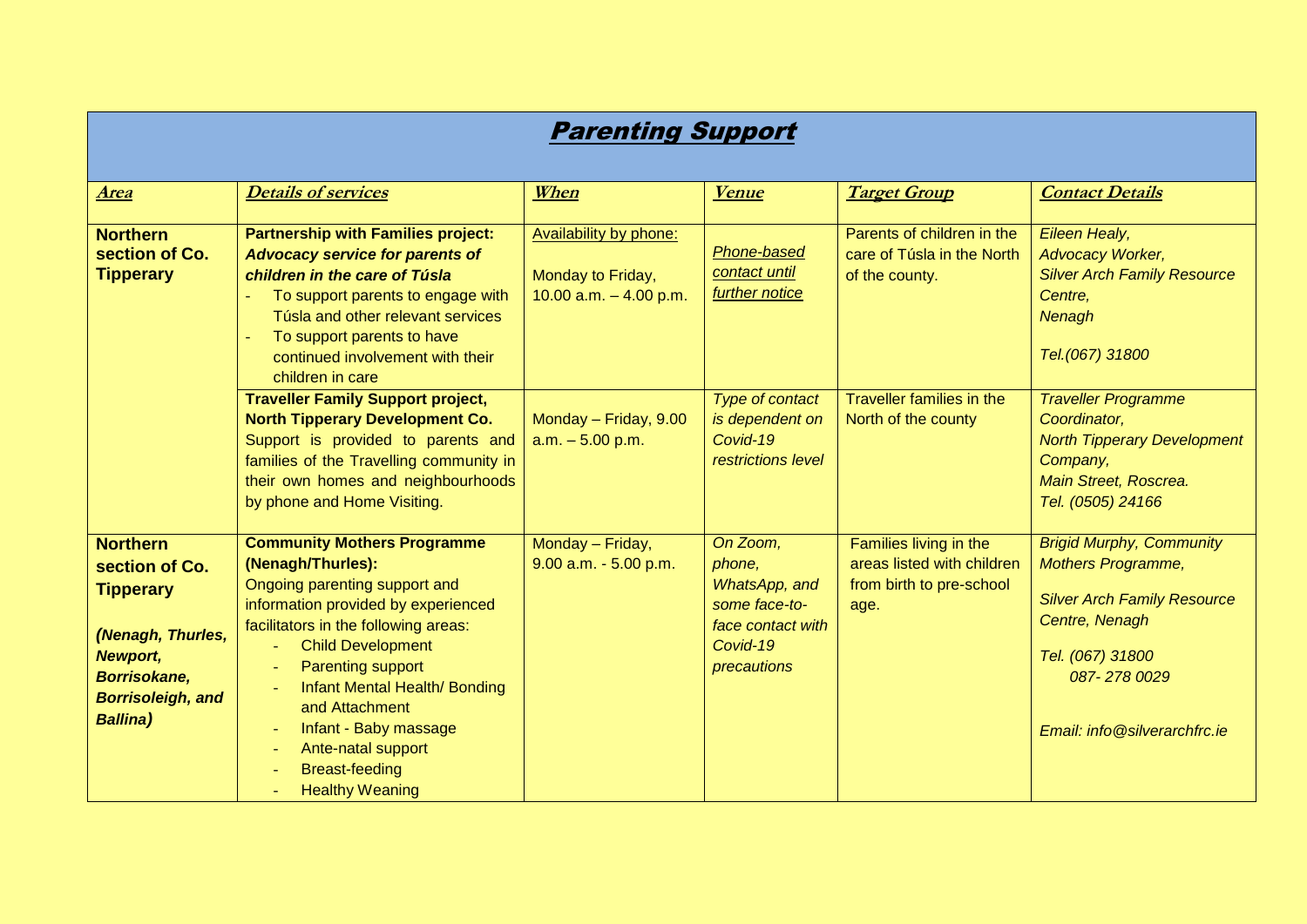| <b>Southern</b>   | <b>Teen Parent Support Programme</b>            |                          | Type of contact      | Teen parents aged 19        | Bernie Loughman,                   |
|-------------------|-------------------------------------------------|--------------------------|----------------------|-----------------------------|------------------------------------|
| section of Co.    | (Positive Parenting for Changing                | As required<br>$\bullet$ | is dependent on      | years and under in the      | St. Catherine's Community          |
| <b>Tipperary</b>  | <b>Families programme)</b>                      |                          | Covid-19             | South of Co. Tipperary      | Services, Carlow                   |
|                   | One-to-One                                      |                          | restrictions level   |                             | Tel.085 1101511                    |
|                   | <b>Outreach service</b>                         |                          |                      |                             | (059) 9138700                      |
|                   |                                                 |                          |                      |                             |                                    |
| <b>Nenagh and</b> | <b>North Tipperary Parents Support</b>          | Monday - Friday,         | <b>Silver Arch</b>   | Parents from Nenagh,        | Fiona Naughnane,                   |
| surrounding       | <b>Project: Providing support for parents</b>   | $9.00$ a.m. $-5.00$ p.m. | Family               | Borrisokane, Newport,       | <b>Silver Arch Family Resource</b> |
| area              | with everyday life events including:            |                          | <b>Resource</b>      | Toomevara and               | Centre<br>Nenagh.                  |
|                   | <b>Parenting stress</b>                         |                          | Centre,              | surrounding areas           |                                    |
|                   | <b>Parental styles</b>                          |                          | 52 Silver Street,    |                             | Tel (067) 31800                    |
|                   | <b>Parenting through Separation</b><br>$\equiv$ |                          | Nenagh               |                             | 087 792 1883                       |
|                   | Peer group pressure<br>$\equiv$                 |                          |                      |                             |                                    |
|                   | <b>Childhood Stress and Anxiety</b>             |                          | Type of contact      |                             |                                    |
|                   | Social Media concerns                           |                          | is dependent on      |                             |                                    |
|                   | Support is provided in one-to-one               |                          | Covid-19             |                             |                                    |
|                   | sessions, group parenting courses,              |                          | restrictions level   |                             |                                    |
|                   | themed parenting talks, workshops and           |                          |                      |                             |                                    |
|                   | seminars.                                       |                          |                      |                             |                                    |
|                   |                                                 |                          |                      |                             |                                    |
| <b>Roscrea</b>    | <b>Rocrea Youth Service (RYS) Family</b>        | As required              | <b>Roscrea Youth</b> | <b>Parents from Roscrea</b> | <b>North Tipperary Development</b> |
|                   | <b>Support service:</b>                         |                          | Service,             | area                        | Company - Roscrea Youth            |
|                   | Advice/information on<br>$\bullet$              |                          | <b>Rosemary</b>      |                             | <b>Service</b>                     |
|                   | parenting                                       |                          | Street, Roscrea,     |                             | Tel. (0505) 24462                  |
|                   | Support on issues affecting                     |                          | E53 C859             |                             |                                    |
|                   | parenting                                       |                          |                      |                             |                                    |
|                   | Sign-posting parents to other<br>$\bullet$      |                          | Type of contact      |                             |                                    |
|                   | RYS services as required,                       |                          | is dependent on      |                             |                                    |
|                   | including youth counselling,                    |                          | Covid-19             |                             |                                    |
|                   | LGBT youth support, the youth                   |                          | restrictions level   |                             |                                    |
|                   | project and RAY Garda Youth                     |                          |                      |                             |                                    |
|                   | <b>Diversion Project.</b>                       |                          |                      |                             |                                    |
|                   |                                                 |                          |                      |                             |                                    |
|                   |                                                 |                          |                      |                             |                                    |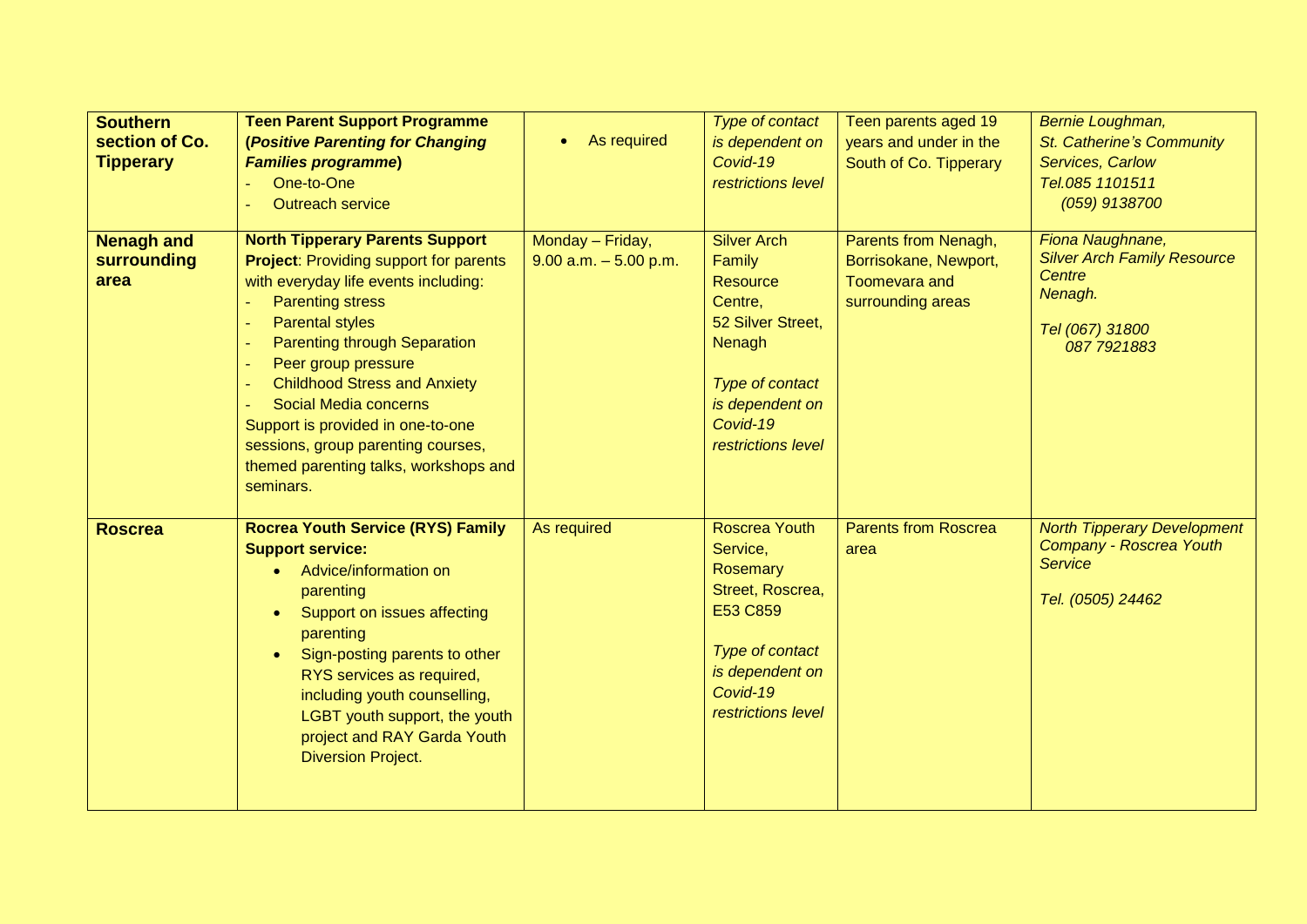| <b>Thurles area</b> | <b>Parent and Family Support:</b>                              |                                | In the Barnardos   | Parents of children,          | <b>Barnardos Centre,</b>         |
|---------------------|----------------------------------------------------------------|--------------------------------|--------------------|-------------------------------|----------------------------------|
|                     | Support to parents and children                                | <b>During working</b>          | Centre and in      | $0 - 17$ years in Thurles     | <b>Slievenamon Road, Thurles</b> |
|                     | Tailored around specific needs<br>$\Box$                       | hours                          | Family home.       | <b>Primary Care catchment</b> |                                  |
|                     | Includes structured parenting                                  |                                |                    | area                          | Tel. (0504) 20018                |
|                     | programme, parent-child work                                   |                                | Type of contact    |                               |                                  |
|                     | and work with children                                         |                                | is dependent on    |                               |                                  |
|                     | Available on a one-to-one basis for                            |                                | Covid-19           |                               |                                  |
|                     | parents                                                        |                                | restrictions level |                               |                                  |
|                     |                                                                |                                |                    |                               |                                  |
|                     | <b>Partnership with Parents</b>                                |                                |                    | Parents of children,          |                                  |
|                     | One-to-one programme:                                          | <b>During working</b><br>hours |                    | $0 - 17$ years in Thurles     |                                  |
|                     | Developing parents' understanding                              |                                |                    | <b>Primary Care catchment</b> |                                  |
|                     | of their child's needs                                         |                                |                    | area                          |                                  |
|                     | Developing their understanding of                              |                                |                    |                               |                                  |
|                     | their child's development<br>Improving their relationship with |                                |                    |                               |                                  |
|                     | their child                                                    |                                |                    |                               |                                  |
|                     | Understanding their approach to                                |                                |                    |                               |                                  |
|                     | parenting                                                      |                                |                    |                               |                                  |
|                     |                                                                |                                |                    |                               |                                  |
|                     | <b>Partnership with Parents-Birth to 2</b>                     |                                | <b>Barnardos</b>   | Parents of children           | <b>Barnardos Centre,</b>         |
|                     | <b>Years</b>                                                   | As required<br>$\bullet$       | Centre, Thurles,   | aged $0 - 18$ months in       | <b>Slievenamon Road, Thurles</b> |
|                     | One-to-one programme:                                          |                                | and in Family      | <b>Thurles Primary Care</b>   |                                  |
|                     | Developing parents' understanding                              |                                | Home               | catchment area                | Tel. (0504) 20018                |
|                     | of their child's needs &                                       |                                |                    |                               |                                  |
|                     | development.                                                   |                                | Type of contact    |                               |                                  |
|                     | Improving their relationship with                              |                                | is dependent on    |                               |                                  |
|                     | their child                                                    |                                | Covid-19           |                               |                                  |
|                     | Understanding their approach to                                |                                | restrictions level |                               |                                  |
|                     | parenting                                                      |                                |                    |                               |                                  |
|                     | Looking at the supports around                                 |                                |                    |                               |                                  |
|                     | them and how these can help with                               |                                |                    |                               |                                  |
|                     | their parenting                                                |                                |                    |                               |                                  |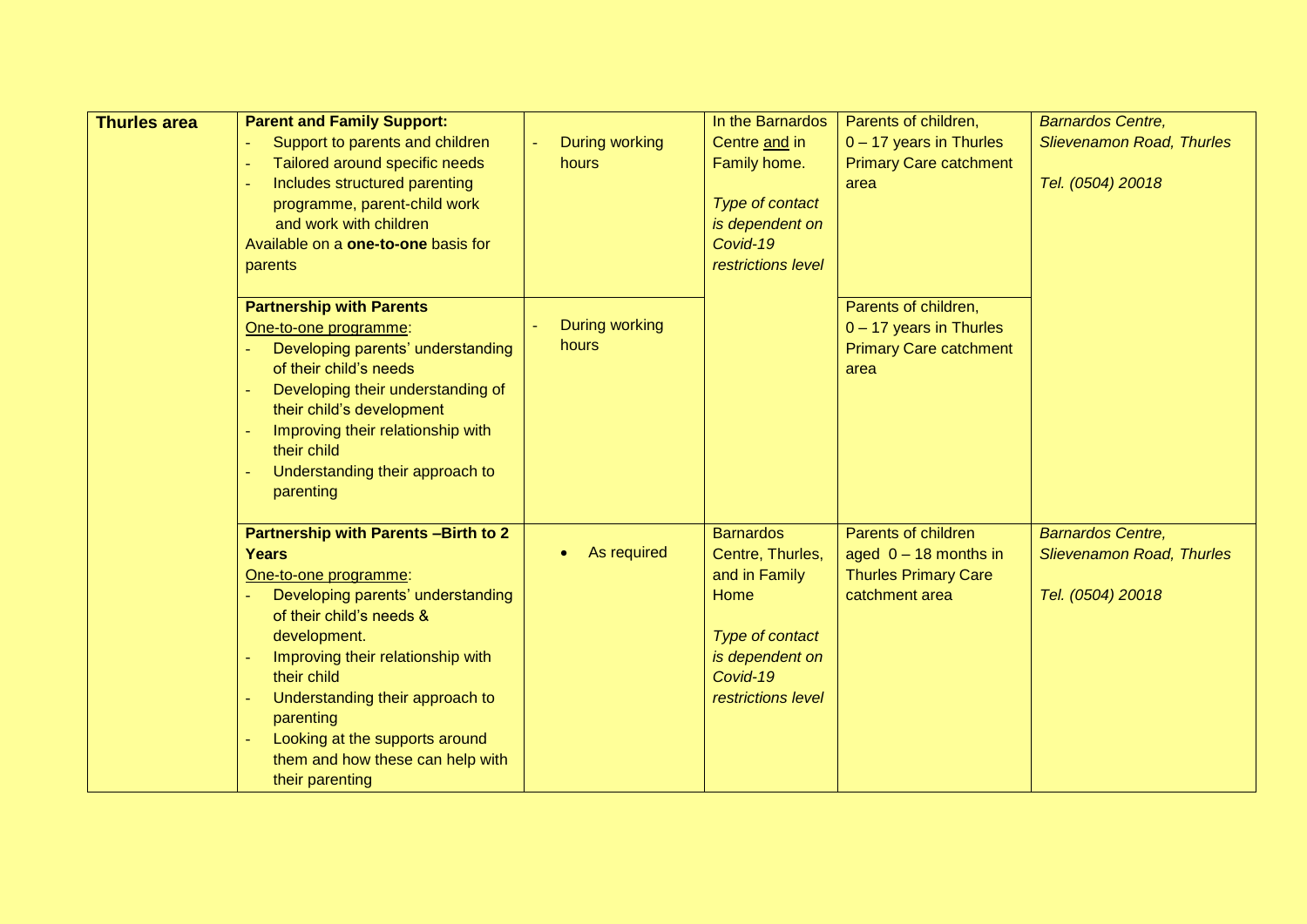| <b>Templemore</b>                                                                         | <b>Parenting Support</b><br><b>Family Support</b><br>$\bullet$<br>Advice and information on<br>wider issues affecting<br>parenting<br><b>Practical support</b><br>$\bullet$                                                                                                                                                                                                    | Monday, Tuesday<br>& Thurs., 10 a.m. -<br>5 p.m.<br>Wednesday, 10 -<br>12<br>Drop-In & by<br>$\overline{\phantom{0}}$<br>Appointment | Type of contact<br>is dependent on<br>Covid-19<br>restrictions level | Parents of children aged<br>0-17 years in<br><b>Templemore and</b><br>environs                      | Aileen Ryan,<br><b>Family Support Worker</b><br><b>Templemore Community</b><br><b>Social Services</b><br><b>Bank Street, Templemore</b><br>Tel. (0504) 31244<br>socialworktss@gmail.com |
|-------------------------------------------------------------------------------------------|--------------------------------------------------------------------------------------------------------------------------------------------------------------------------------------------------------------------------------------------------------------------------------------------------------------------------------------------------------------------------------|--------------------------------------------------------------------------------------------------------------------------------------|----------------------------------------------------------------------|-----------------------------------------------------------------------------------------------------|-----------------------------------------------------------------------------------------------------------------------------------------------------------------------------------------|
|                                                                                           | <b>Parenting Support</b><br>Advice, advocacy and<br>$\bullet$<br>information on Parenting<br><b>issues</b><br>Support (one to one and<br>groups) on issues affecting<br>parenting<br>Support for young people and<br>$\bullet$<br>their families/carers on a<br>range of issues<br>Signposting families to<br>$\bullet$<br>relevant services                                   | Monday to Friday 9.00<br>$-4.30 p.m.$                                                                                                | Type of contact<br>is dependent on<br>Covid-19<br>restrictions level | <b>Families and Parents of</b><br>children, aged $0 - 18$<br>years, from Templemore<br>and environs | Mary Geoghegan,<br><b>More Family Support Project,</b><br><b>Youth Work Ireland Tipperary</b><br><b>Templemore</b><br>Tel. (0504) 56641<br>087-2642203                                  |
| <b>Clonmel /</b><br>Cahir/Cashel/<br><b>Carrick-on-</b><br>Siúir/ Fethard<br>and environs | <b>Clonmel Community Mothers</b><br><b>Programme</b><br>Providing support and information<br>through Community Mother Home<br>Visiting, phone calls, Zoom and<br>WhatsApp:<br><b>Child Development</b><br><b>Parenting support</b><br>Infant Mental Health/Attachment<br>Ante-natal support<br><b>Breast-feeding support</b><br>Baby massage<br><b>Therapeutic Play Skills</b> | <b>During working</b><br>hours                                                                                                       | Type of contact<br>is dependent on<br>Covid-19<br>restrictions level | Parents of children, $0 - 5$<br>years in Clonmel, Cahir,<br>Carrick-on-Siúr, Cashel<br>and Fethard. | <b>Jill Sandvoss,</b><br><b>Clonmel Community Mothers</b><br>Programme<br>Tel. 086-8359912<br>Web-site:<br>https://clonmelcommunitymother.i<br>e/                                       |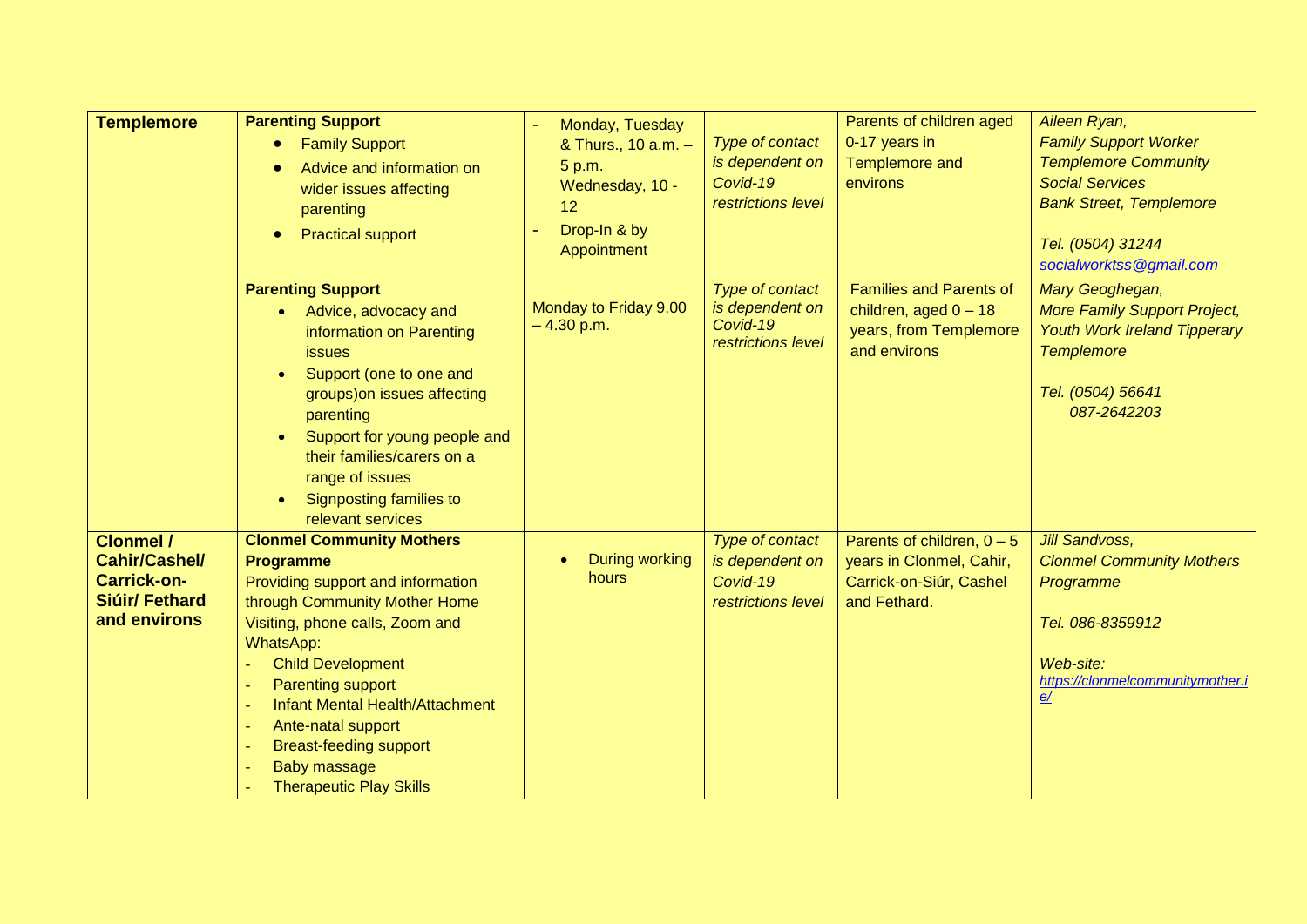| <b>Clonmel</b>          | <b>Barnardos Family Support Project is</b><br>a community based project in Clonmel<br>offering support and advice to families<br>experiencing a difficult period.                                                                                            | During working hours      | Type of contact<br>is dependent on<br>Covid-19<br>restrictions level        | Parents/Carers living in<br>Clonmel and its environs.                                                   | <b>Barnardos Family Support</b><br>Project, Clonmel<br>Tel: (052) 6170665                                                    |
|-------------------------|--------------------------------------------------------------------------------------------------------------------------------------------------------------------------------------------------------------------------------------------------------------|---------------------------|-----------------------------------------------------------------------------|---------------------------------------------------------------------------------------------------------|------------------------------------------------------------------------------------------------------------------------------|
|                         | <b>Partnership with Parents</b><br>To support parents to build their<br>parenting skills, and to strengthen<br>relationships.                                                                                                                                | During working hours      | Type of contact<br>is dependent on<br>Covid-19<br>restrictions level        | Parents of children and<br>teenagers, 0-17 years                                                        |                                                                                                                              |
|                         | <b>Partnership with Parents-Birth to 2</b><br><b>Years</b><br>One-to-one programme: (see above<br><b>Barnardos services in Thurles)</b>                                                                                                                      | As required               |                                                                             | <b>Parents of children</b><br>aged $0 - 18$ months in<br><b>Clonmel and surrounding</b><br>areas        |                                                                                                                              |
| <b>Carrick-on-Siúir</b> | <b>Barnardos Student Mothers' Group:</b><br>Support for young expectant mothers<br>and young mothers to remain in<br>second-level education:<br>- Childcare subsidy<br><b>Educational support</b><br>Financial support towards books<br>and school materials | - During working<br>hours | Type of contact<br>is dependent on<br>Covid-19<br>restrictions level        | <b>Expectant student</b><br>mothers or student<br>mothers in second level<br>education in Carrick area. | Una Conroy,<br>Barnardos,<br>130 Clonard Park, Ballybeg,<br><b>Waterford</b><br>Tel. (051) 844140<br>una.conroy@barnardos.ie |
|                         | <b>Non-Violent Resistance programme:</b><br>One-to-one programme:<br>To help parents to deal with Child<br>to Parent violence                                                                                                                                | As required<br>$\bullet$  | <b>Type of contact</b><br>is dependent on<br>Covid-19<br>restrictions level | Parents of children, aged<br>$10 - 17/18$ years                                                         | Foróige Neighbourhood Youth<br>Project, Carrick-on-Siúir<br>Siobhán Clifford:<br>Tel. 086-8331886                            |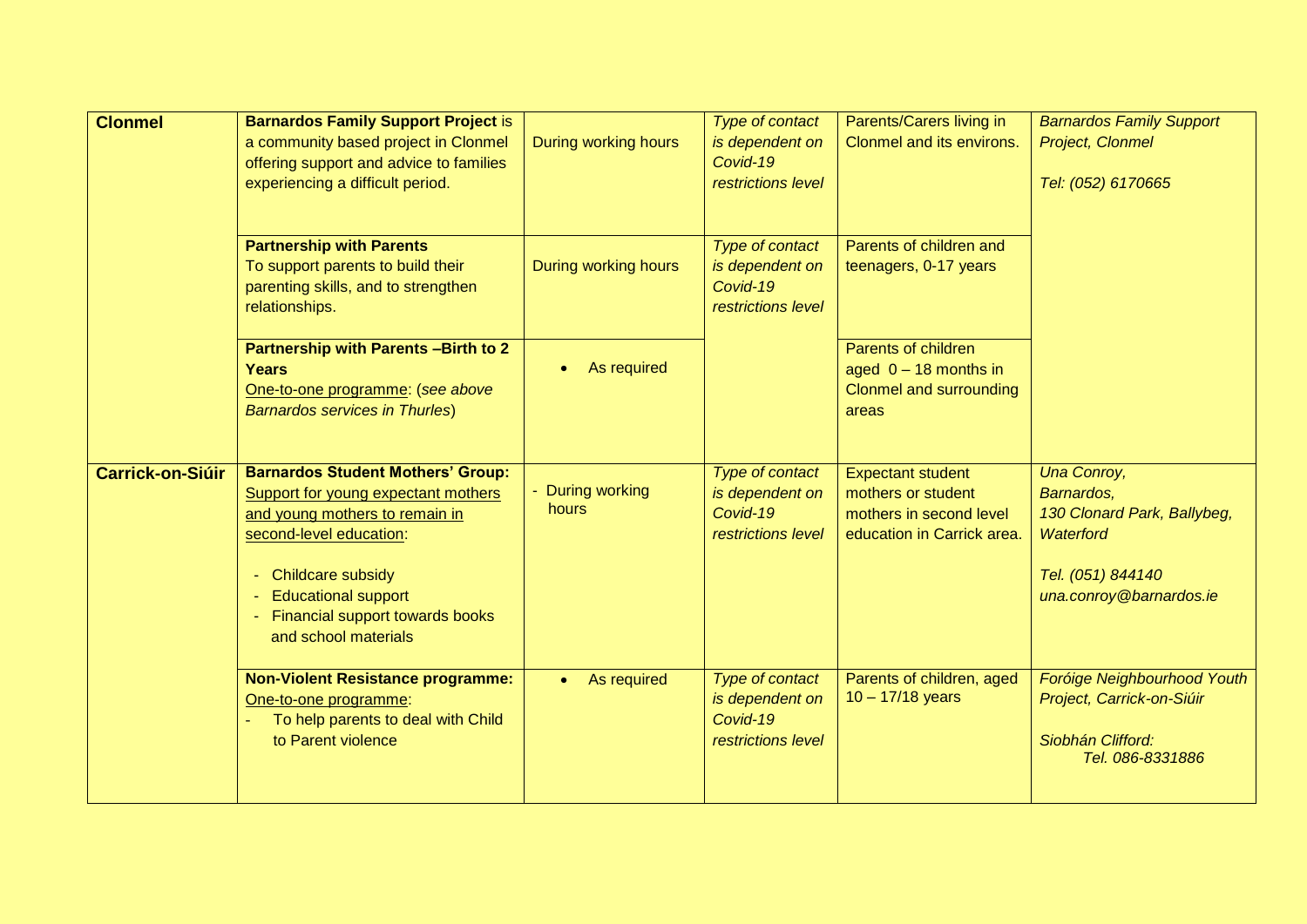| <b>Carrick-on-Siúir</b> | <b>Common Sense Parenting (Boys</b><br><b>Town Parenting programme):</b><br>One-to-one<br>To help parents to:<br><b>Build Family Relationships</b><br>Deal with Problem Behaviour<br><b>Teach Social Skills</b><br><b>Promote Self Control</b> | As required<br>$\bullet$                                                | <b>Type of contact</b><br>is dependent on<br>Covid-19<br>restrictions level | Parents of children, aged<br>$6 - 16$ years                         | Foróige Neighbourhood Youth<br>Project, Carrick-on-Siúir<br>Siobhán Clifford:<br>Tel. 086-8331886                          |
|-------------------------|------------------------------------------------------------------------------------------------------------------------------------------------------------------------------------------------------------------------------------------------|-------------------------------------------------------------------------|-----------------------------------------------------------------------------|---------------------------------------------------------------------|----------------------------------------------------------------------------------------------------------------------------|
| <b>Cashel</b>           | <b>Parenting Support (Parents Plus</b><br><b>Children, Adolescent and Parenting</b><br>when Separated)<br>One-to-One<br><b>Advice on Parenting</b><br><b>Listening &amp; Referral service</b>                                                  | Monday -<br>$\bullet$<br>Friday<br>Drop-In or by<br>appointment         | <b>Type of contact</b><br>is dependent on<br>Covid-19<br>restrictions level | Parents of children,<br>2-16 years from Cashel<br>area              | <b>Fiona Hayes</b><br><b>Spafield Family Resource</b><br>Centre, Cashel<br>Tel. (062) 63622<br>fhayes@spafieldfrc.ie       |
| <b>Tipperary town</b>   | <b>Parenting Support (Positive</b><br><b>Parenting for Changing Families</b><br>programme)<br>Advice on parenting<br>Support on parenting and<br>family issues                                                                                 | Monday - Friday<br>$\equiv$<br>By appointment                           | <b>Type of contact</b><br>is dependent on<br>Covid-19<br>restrictions level | Parents of children and<br>young people in<br><b>Tipperary town</b> | <b>Three Drives Family</b><br><b>Resource Centre,</b><br><b>Grenane Drive</b><br><b>Tipperary town</b><br>Tel. (062) 80831 |
|                         | <b>Non-Violent Resistance programme:</b><br>To help parents to deal with Child<br>to Parent violence                                                                                                                                           |                                                                         |                                                                             | Parents of children, aged<br>$10 - 17/18$ years                     |                                                                                                                            |
|                         | <b>Art Therapy for children</b><br>Referrals from parents,<br>$\bullet$<br>schools, etc.<br>For children with issues<br>around anxiety, bullying, anger<br>management, withdrawing<br>behavior, etc.                                           | <b>During working</b><br>hours<br><b>Sliding scale charges</b><br>apply |                                                                             | Children & young people,<br>4 - 18 years in Tipperary<br>town       |                                                                                                                            |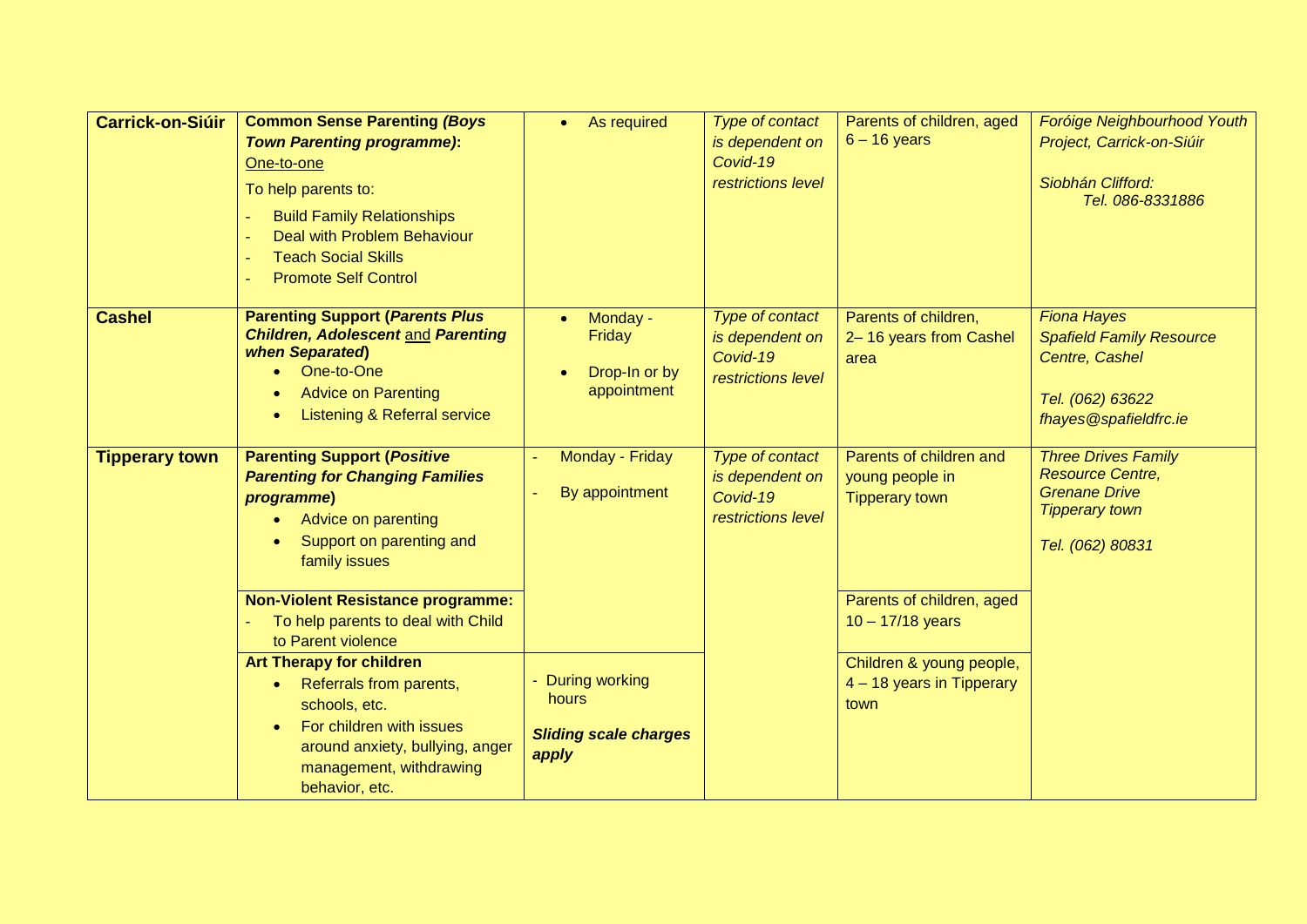| <b>Tipperary town</b>                                                                     | <b>Play Therapy for children</b><br>• As above                                                                                                                                                                                                                                                                                                               | Availability by phone:<br>- During working hours<br><b>Sliding scale charges</b><br>apply | Type of contact<br>is dependent on<br>Covid-19<br>restrictions level               | Children & young people,<br>4 - 18 years in Tipperary<br>town               | <b>Three Drives Family</b><br><b>Resource Centre,</b><br><b>Grenane Drive</b><br><b>Tipperary town</b><br>Tel. (062) 80831                                                                                                 |
|-------------------------------------------------------------------------------------------|--------------------------------------------------------------------------------------------------------------------------------------------------------------------------------------------------------------------------------------------------------------------------------------------------------------------------------------------------------------|-------------------------------------------------------------------------------------------|------------------------------------------------------------------------------------|-----------------------------------------------------------------------------|----------------------------------------------------------------------------------------------------------------------------------------------------------------------------------------------------------------------------|
|                                                                                           | <b>Parenting Support (Positive</b><br><b>Parenting for Changing Families</b><br>programme)<br>One-to-One & Couples<br>Support on parenting and<br>family issues<br>Listening and referral service<br>$\bullet$<br>Rainbows group programme<br>$\bullet$<br>for children experiencing<br>parental separation and or<br>bereavement. Open for new<br>referrals | Monday -<br>Wednesday,<br>$9 - 5$ p.m., by<br>appointment                                 | On-line and by<br>phone                                                            | Parents of children, $0 -$<br>17 years, from Tipperary<br>town and environs | Helen Buckley,<br><b>Parent &amp; Family Support</b><br>Programme,<br><b>Knockanrawley Resource</b><br>Centre.<br>Knockanrawley,<br>Tipperary town.<br>Tel. (062) 52688<br>helenbuckleykrc@gmail.com<br>knockcdp@gmail.com |
|                                                                                           | <b>Parent Club</b><br>(Peer support & Mentoring Group)                                                                                                                                                                                                                                                                                                       | <b>Weekly session</b><br>Wednesday, 12.00<br>$-1.00$ p.m.                                 | <b>Meeting By</b><br>Zoom.                                                         | Parents in area of<br><b>Tipperary town</b>                                 |                                                                                                                                                                                                                            |
| <b>Slieve Ardagh</b><br>area<br>(including<br>Glengoole,<br>Killenaule,<br>Ballingarry, & | <b>One-to-One Parenting Support</b><br>Drop-in clinic:<br>One-to-one<br><b>Parenting Support and Advice</b><br>A Listening Ear                                                                                                                                                                                                                               | <b>By</b><br>$\bullet$<br>appointment                                                     | <b>Millennium</b><br>Family<br><b>Resource</b><br>Centre,<br>Glengoole<br>Covid-19 | <b>Parents from Slieve</b><br>Ardagh area                                   | Julie O'Halloran,<br><b>Millennium Family Resource</b><br>Centre<br>Tel. (052) 915 7992                                                                                                                                    |
| <b>Mullinahone</b> )                                                                      | <b>Parents Plus Adolescents</b><br><b>Programme</b><br>One-to-one parenting support including<br>family sessions as required                                                                                                                                                                                                                                 | By<br>$\bullet$<br>appointment                                                            | protocols in<br>place                                                              | Parents of children, aged<br>11 - 16 years, from Slieve<br>Ardagh area      |                                                                                                                                                                                                                            |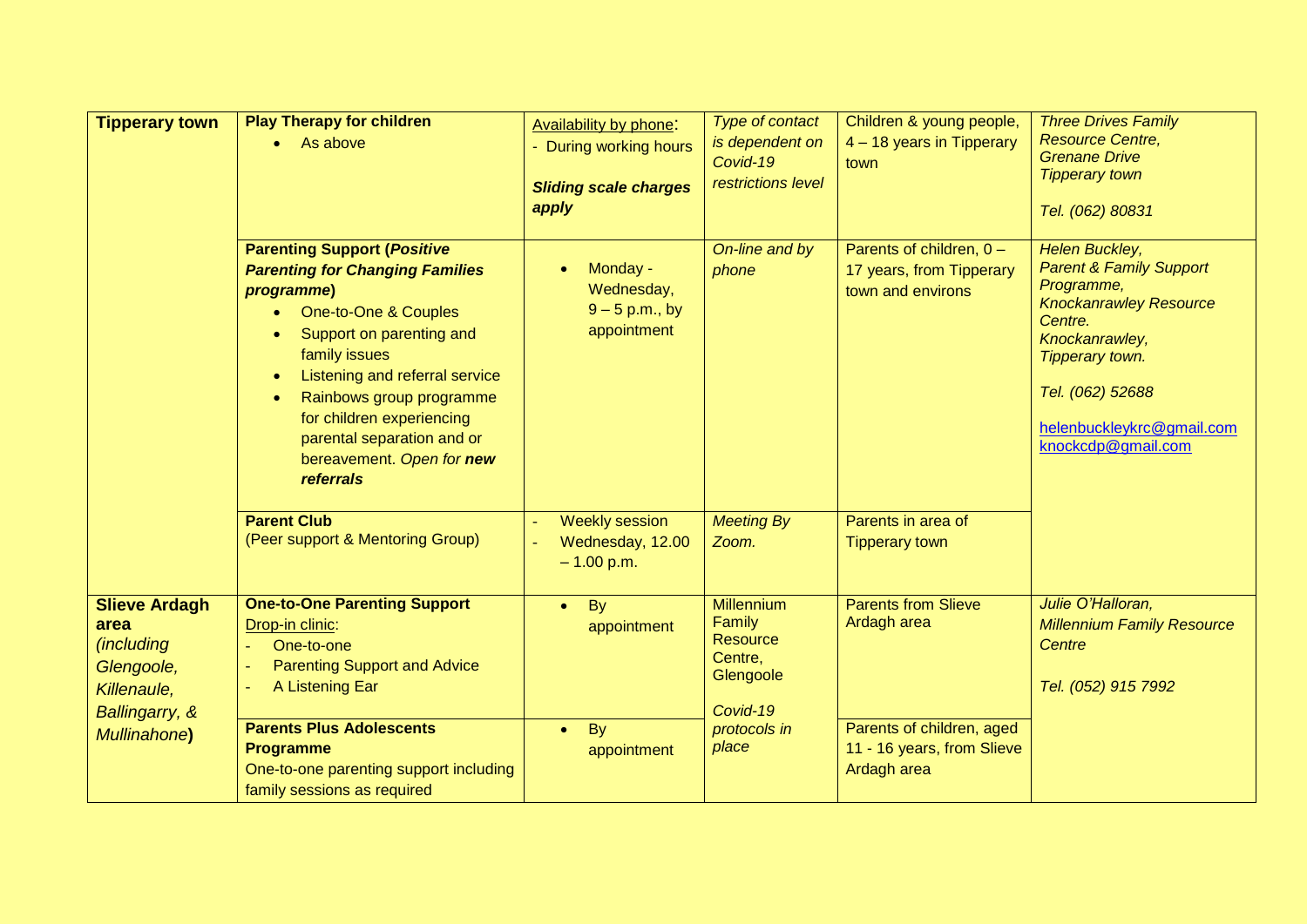| <b>Slieve Ardagh</b> | <b>Incredible Years Home Coaching</b>                                               | 10 week<br>$\bullet$          | <b>Millennium</b>     | Parents of children, aged | Julie O'Halloran,                 |
|----------------------|-------------------------------------------------------------------------------------|-------------------------------|-----------------------|---------------------------|-----------------------------------|
| area                 | <b>Programme:</b>                                                                   | programme                     | Family                | 3 - 12 years from Slieve  | <b>Millennium Family Resource</b> |
| <i>(including</i>    | One-to-one parenting programme with                                                 | By referral from<br>$\bullet$ | Resource              | Ardagh area               | Centre                            |
| Glengoole,           | a focus on:                                                                         | professionals                 | Centre,               |                           |                                   |
| Killenaule,          | - Strengthening children's Social                                                   |                               | Glengoole or in       |                           | Tel. (052) 915 7992               |
| Ballingarry, &       | <b>Skills, Emotional Regulation</b>                                                 |                               | the home.             |                           |                                   |
| <b>Mullinahone</b> ) | and School Readiness Skills.                                                        |                               |                       |                           |                                   |
|                      | Using Praise and Incentives to                                                      |                               | Covid-19              |                           |                                   |
|                      | <b>Encourage Co-operative</b>                                                       |                               | protocols in          |                           |                                   |
|                      | <b>Behaviour</b>                                                                    |                               | place                 |                           |                                   |
|                      | <b>Positive Discipline - Rules</b>                                                  |                               |                       |                           |                                   |
|                      | <b>Routines &amp; Effective Limit</b>                                               |                               |                       |                           |                                   |
|                      | Setting, Handling Misbehaviour.                                                     |                               |                       |                           |                                   |
|                      |                                                                                     |                               |                       |                           |                                   |
|                      | <b>Parent Child Attachment Play</b>                                                 | By Referral - this            | <b>Millennium</b>     | Parents of Children aged  |                                   |
|                      | (PCAP)                                                                              | programme is aimed at         | Family<br>Resource    | $3 - 15$ years+           |                                   |
|                      | A gentle play-based approach                                                        | parents who                   | Centre,               |                           |                                   |
|                      | aimed at improving the attachment                                                   | experience attachment         | Glengoole             |                           |                                   |
|                      | quality of the parent-child                                                         | issues with their child /     |                       |                           |                                   |
|                      | relationship.                                                                       | children.                     | Covid-19              |                           |                                   |
|                      | Uses child-oriented play with                                                       |                               | protocols in<br>place |                           |                                   |
|                      | parents/carers and their children                                                   |                               |                       |                           |                                   |
|                      | Brings positive relationship change<br>$\equiv$<br>directly into the family home by |                               |                       |                           |                                   |
|                      | empowering parents and carers as                                                    |                               |                       |                           |                                   |
|                      | change agents.                                                                      |                               |                       |                           |                                   |
|                      | PCAP practitioners work with the                                                    |                               |                       |                           |                                   |
|                      | parent(s) or carer(s) and not                                                       |                               |                       |                           |                                   |
|                      | directly with the child(ren).                                                       |                               |                       |                           |                                   |
|                      |                                                                                     |                               |                       |                           |                                   |
|                      |                                                                                     |                               |                       |                           |                                   |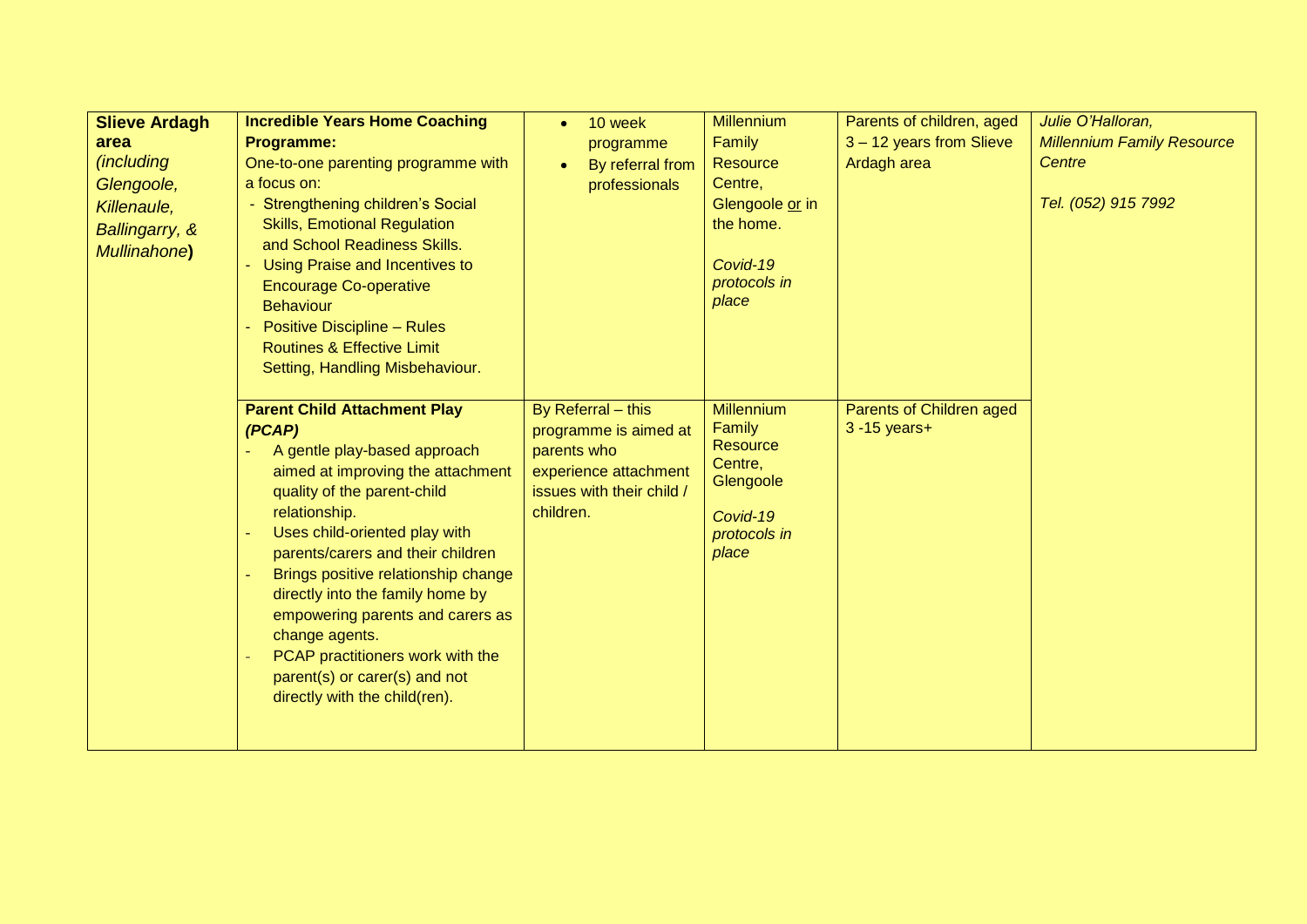| <b>Slieve Ardagh</b>                                                              | <b>Baby Bonding</b>                                                                                                                                                                                                                                                                                                                                                                                                                                                                      |                                                                    | <b>Millennium</b>                                                                                           | Parents of young children                                                                                                            | Julie O'Halloran,                                                        |
|-----------------------------------------------------------------------------------|------------------------------------------------------------------------------------------------------------------------------------------------------------------------------------------------------------------------------------------------------------------------------------------------------------------------------------------------------------------------------------------------------------------------------------------------------------------------------------------|--------------------------------------------------------------------|-------------------------------------------------------------------------------------------------------------|--------------------------------------------------------------------------------------------------------------------------------------|--------------------------------------------------------------------------|
| (including<br>Glengoole,<br>Killenaule,<br>Ballingarry, &<br><b>Mullinahone</b> ) | Baby bonding classes are a<br>$\bullet$<br>special weekly session for<br>parents to enjoy with their<br>babies.<br>These are relaxed sessions,<br>well-grounded in Attachment<br>theory and research, helping to<br>deepen the bond between<br>parent and baby.<br>Parents and babies can have<br>$\bullet$<br>fun and relax using easy<br>activities, baby strokes, simple<br>rhymes and lullabies.                                                                                     | By referral<br>$\bullet$                                           | Family<br><b>Resource</b><br>Centre,<br>Glengoole<br>Covid-19<br>protocols in<br>place                      | at each of following<br>stages:<br>Bumps (28 + weeks)<br>pregnancy) to<br>Crawling<br><b>Crawling to Toddling</b><br><b>Toddlers</b> | <b>Millennium Family Resource</b><br><b>Centre</b><br>Tel. (052) 9157992 |
|                                                                                   | <b>Play Therapy service for children</b><br>Referrals from professionals and<br>self-referral from parents                                                                                                                                                                                                                                                                                                                                                                               | Ongoing / As<br>required<br><b>Sliding scale charge</b><br>applies |                                                                                                             | Children, aged $4 - 14$<br>years                                                                                                     |                                                                          |
|                                                                                   | <b>Creative Mindfulness</b><br>The Creative Mindfulness Programme<br>is a 4-week group programme in which<br>young people of similar age groups<br>engage in creative activities and in<br>open discussion to create a tool kit of<br>resources that they can call on in their<br>lives.<br>It has been shown to reduce anxiety,<br>reactivity, improve self-esteem and<br>resilience and bring about greater<br>calmness, increasing self-awareness<br>and empathy for self and others. | In June 2021<br>4 weeks in<br>duration                             | <b>Millennium</b><br>Family<br><b>Resource</b><br>Centre,<br>Glengoole<br>Covid-19<br>protocols in<br>place | 2 groups for young<br>people aged $12 - 16$<br>(depending on demand)                                                                 |                                                                          |
|                                                                                   | Open for referrals now                                                                                                                                                                                                                                                                                                                                                                                                                                                                   |                                                                    |                                                                                                             |                                                                                                                                      |                                                                          |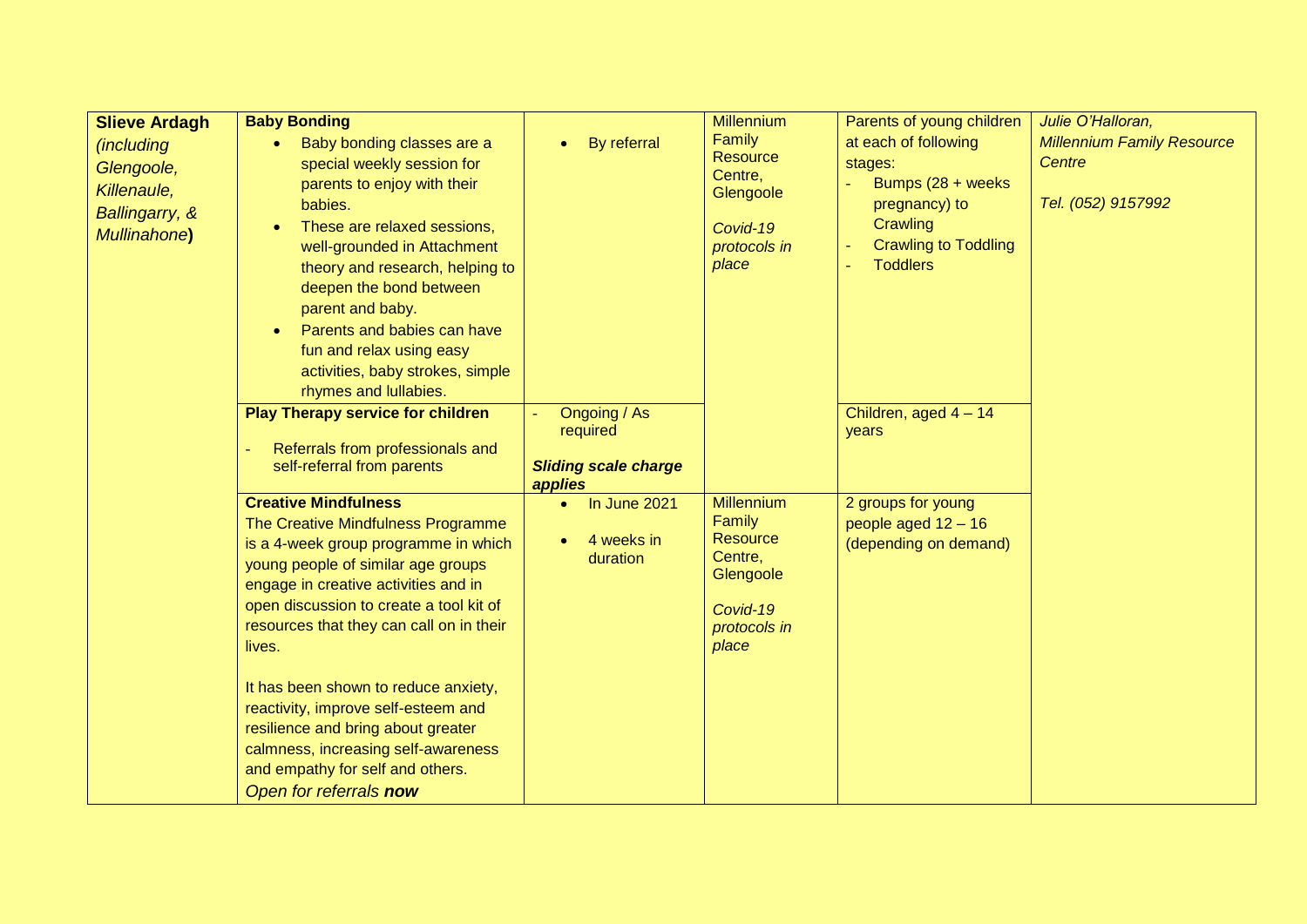| <b>Slieve Ardagh</b><br>(including<br>Glengoole,<br>Killenaule,<br>Ballingarry, &<br>Mullinahone        | <b>Youth Counselling</b>                                                                                                                                                                                                                                           | By<br>$\bullet$<br>appointment                                                | <b>Millennium FRC</b><br>Glengoole<br>Covid-19<br>protocols in<br>place | Young People aged 12 -<br>24                                                   | Julie O'Halloran,<br><b>Millennium Family Resource</b><br>Centre<br>Tel. (052) 9157992                                                                                                                                  |  |  |  |  |
|---------------------------------------------------------------------------------------------------------|--------------------------------------------------------------------------------------------------------------------------------------------------------------------------------------------------------------------------------------------------------------------|-------------------------------------------------------------------------------|-------------------------------------------------------------------------|--------------------------------------------------------------------------------|-------------------------------------------------------------------------------------------------------------------------------------------------------------------------------------------------------------------------|--|--|--|--|
| <b>Parent &amp; Toddler Groups / Mother &amp; Baby Groups</b>                                           |                                                                                                                                                                                                                                                                    |                                                                               |                                                                         |                                                                                |                                                                                                                                                                                                                         |  |  |  |  |
| <u>Area</u>                                                                                             | <b>Details of services</b>                                                                                                                                                                                                                                         | When                                                                          | <b>Venue</b>                                                            | <b>Target Group</b>                                                            | <b>Contact Details</b>                                                                                                                                                                                                  |  |  |  |  |
| <b>North Tipperary</b><br>(Newport,<br>Ballina,<br>Borrisokane,<br>Borrisoleigh,<br>Nenagh,<br>Thurles) | <b>Walk and Talk Buggy Brigade</b><br>Baby and Toddler Outdoor Walk & Talk:<br>A great way for Mums, Dads,<br>Grandparents, and Carers to meet up<br>and also get some fresh air and<br>exercise.<br>If you are interested, please contact<br><b>Brigid Murphy</b> | To commence when<br>Covid restrictions on<br>outdoor gatherings are<br>lifted | At locations in the<br>places listed in<br>column 1                     | Parents, Grand-parents<br>and other carers of<br><b>Babies &amp; Toddlers.</b> | <b>Brigid Murphy, Community</b><br><b>Mothers Programme,</b><br><b>Silver Arch Family Resource</b><br>Centre, Nenagh<br>Tel. (067) 31800<br>087-2780029<br>Email: info@silverarchfrc.ie                                 |  |  |  |  |
| <b>Tipperary town</b>                                                                                   | <b>Baby Parent &amp; Toddler group</b>                                                                                                                                                                                                                             | Monday, 11.00 -<br>11.45 a.m.<br>(subject to demand)                          | On Zoom                                                                 | Parents, babies &<br>toddlers                                                  | Helen Buckley,<br><b>Parent &amp; Family Support</b><br>Programme, Knockanrawley<br><b>Resource Centre.</b><br>Knockanrawley,<br>Tipperary town.<br>Tel. (062) 52688<br>helenbuckleykrc@gmail.com<br>knockcdp@gmail.com |  |  |  |  |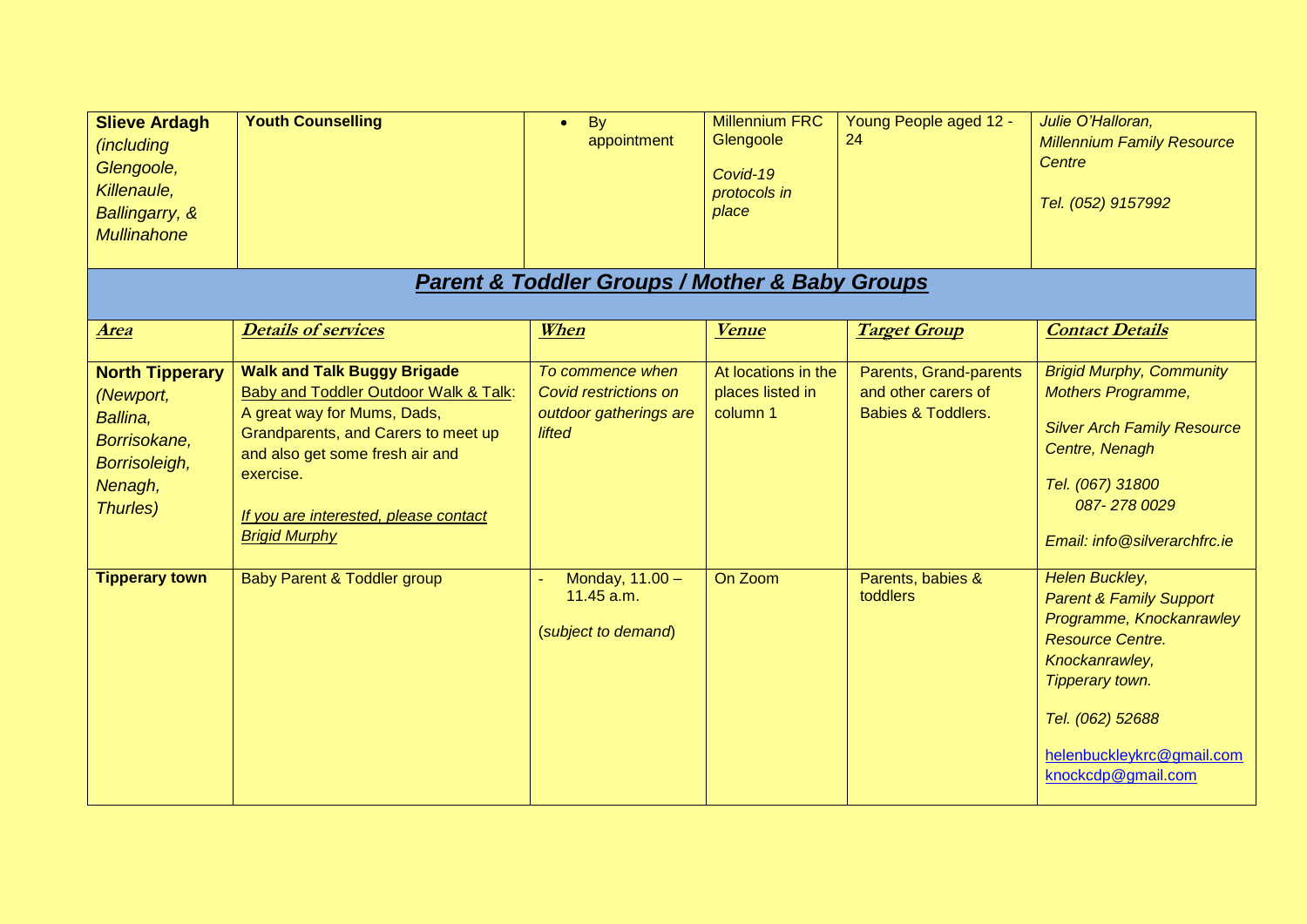| <b>Parenting Talks/Workshops</b>                                                                                                                                                                                                                                                        |                                                                                                                                |                                                           |              |                                                                                                                                     |  |  |  |
|-----------------------------------------------------------------------------------------------------------------------------------------------------------------------------------------------------------------------------------------------------------------------------------------|--------------------------------------------------------------------------------------------------------------------------------|-----------------------------------------------------------|--------------|-------------------------------------------------------------------------------------------------------------------------------------|--|--|--|
| <b>Area</b>                                                                                                                                                                                                                                                                             | <b>Subject of presentation &amp; Presenters</b>                                                                                | When                                                      | <b>Venue</b> | <b>Contact</b>                                                                                                                      |  |  |  |
| <b>Co. Tipperary</b>                                                                                                                                                                                                                                                                    | 'Confident Birthing' workshop<br>For women in all stages of their pregnancy,<br>to help prepare for a confident, healthy birth | Monday, 10th May,<br>2021<br>$10.00$ a.m. $-4.00$<br>p.m. | On Zoom      | To register, contact jmccarthy @ntdc.ie<br>with your contact phone number<br>or<br>go to www.ntdc.ie and click on events            |  |  |  |
|                                                                                                                                                                                                                                                                                         | 'Parenting a Child with Autism' webinar, with<br>panel of experts on the subject                                               | Date to be<br>confirmed                                   | On-line      | For further details:<br>Fiona Naughnane,<br><b>Silver Arch Family Resource Centre</b><br>Nenagh.<br>Tel (067) 31800<br>087 792 1883 |  |  |  |
| <b>On-line Resources</b>                                                                                                                                                                                                                                                                |                                                                                                                                |                                                           |              |                                                                                                                                     |  |  |  |
|                                                                                                                                                                                                                                                                                         | <b>Source</b>                                                                                                                  |                                                           |              |                                                                                                                                     |  |  |  |
| https://www.tusla.ie/parenting-24-seven/                                                                                                                                                                                                                                                | Túsla                                                                                                                          |                                                           |              |                                                                                                                                     |  |  |  |
| https://www2.hse.ie/my-child/                                                                                                                                                                                                                                                           | <b>HSE</b>                                                                                                                     |                                                           |              |                                                                                                                                     |  |  |  |
| Mental Health & Wellbeing services:<br>https://www2.hse.ie/wellbeing/mental-health/minding-your-mental-health-during-the-coronavirus-outbreak.html<br>https://www.hse.ie/eng/services/list/4/mental-health-services/connecting-for-life/news/supports-and-services-during-covid-19.html | <b>HSE</b>                                                                                                                     |                                                           |              |                                                                                                                                     |  |  |  |
| https://www.barnardos.ie/resources/parents/parenting-advice                                                                                                                                                                                                                             |                                                                                                                                |                                                           |              | <b>Barnardos</b>                                                                                                                    |  |  |  |